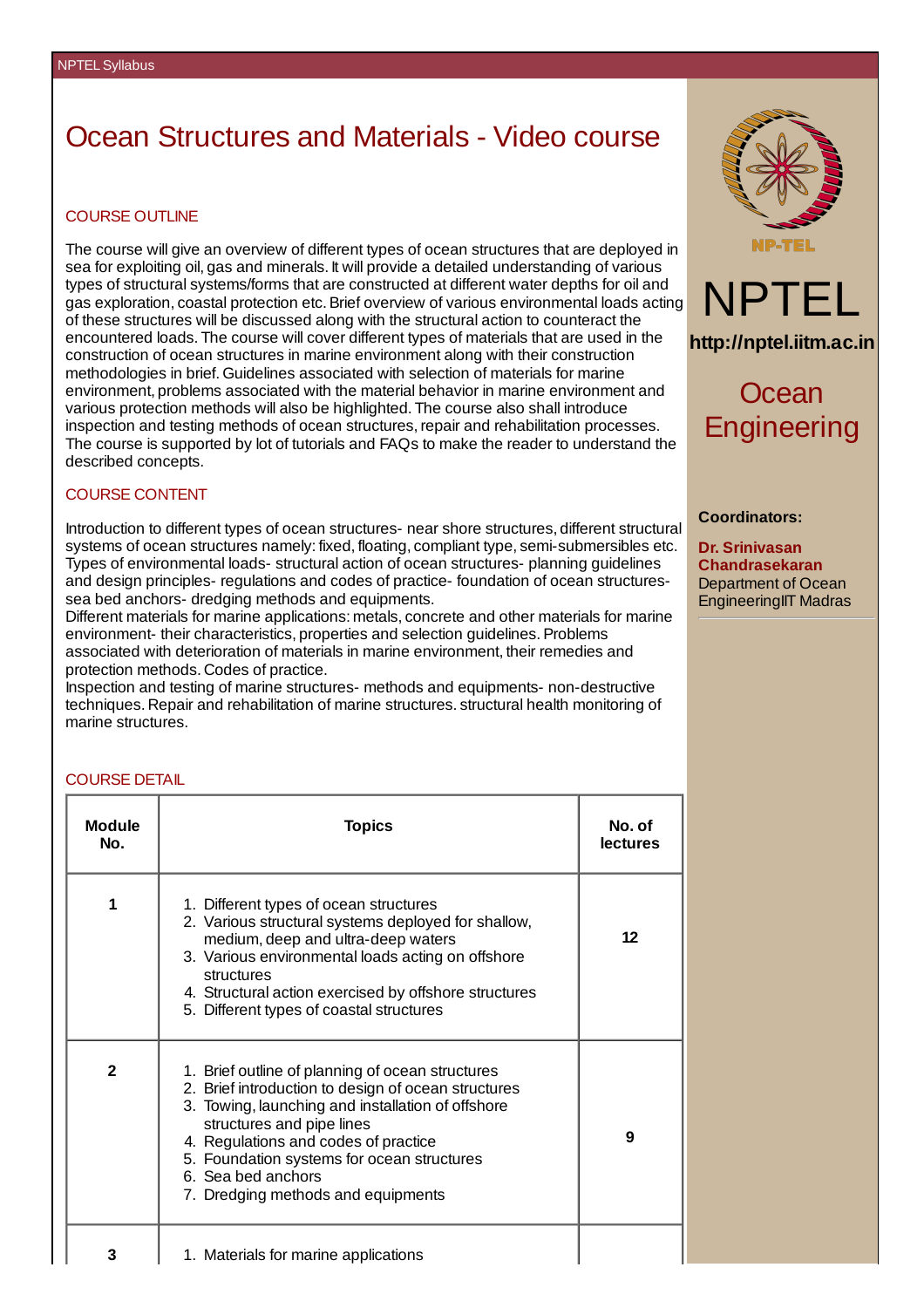|   | 2. Different types of materials and their applications in<br>marine environment<br>3. Properties and selection of materials for marine<br>environment<br>4. Corrosion and corrosion protection methods<br>5. Introduction to composites for marine environment<br>6. Codes of practice for materials in marine environment | 15          |
|---|----------------------------------------------------------------------------------------------------------------------------------------------------------------------------------------------------------------------------------------------------------------------------------------------------------------------------|-------------|
| 4 | 1. Inspection and testing of ocean structures<br>2. Introduction to Non-destructive testing<br>3. Repair and rehabilitation of marine structures<br>4. Planning guidelines for maintenance of ocean<br>structures<br>5. Structural health monitoring of ocean structures                                                   | 4           |
|   | Total                                                                                                                                                                                                                                                                                                                      | 40 lectures |

# **References:**

# **a) Books and Executive reports**

- 1. API-RP2A. 1989. Recommended Practice for Planning, Designing and Constructing Fixed Offshore Platforms: 18th edn.American Petroleum Institute, Washington, D.C.
- 2. BS6235. 1982. Code of Practice for Fixed Offshore Structures: British Standards Institution, London.
- 3. CAP 437. 2010. Offshore Helicopters landing areas: Guidance on Standards: 6th edn. CivilAviation Authority, U.K.
- 4. Chakrabarti,S.K. 1987. Hydrodynamics of Offshore Structures: Computational Mechanics.
- 5. Chakrabarti, S.K. 1990. Non-linear method in offshore engineering, Elsevier Science Publisher, The Netherlands.
- 6. Chakrabarti,S.K. 1994.Offshore Structure Modeling: World Scientific.
- 7. Clauss, G. T. et al. 1992. Offshore Structures, Vol 1 Conceptual Design and Hydromechanics: Springer, London.
- 8. Dawson, T. H., 1983. Offshore Structural Engineering: Prentice-Hall Inc.
- 9. DNV 1982. Rules for the Design, Construction and Inspection of Offshore Structures: Det Norske Veritas, Oslo.
- 10. DOE-OG. 1985. Offshore Installation: Guidance on Design and Construction: U.K., Dept. of Energy, London.
- 11. Gerwick,B.C.Jr. 1986. Construction of Offshore Structures: John Wiley, New York.
- 12. Graff, W.J. 1981. Introduction to offshore structures: Design, fabrication and installation: Gulf Publishing Co, Tokyo.
- 13. Graff, W.J. 1981. Introduction to Offshore Structures: Gulf Publishing Co., Houston.
- 14. Helvacioglu. I. H and Incecik.A 2004. Dynamics of double articulated towers, Integrity of offshore structures- 4: Elsevier.
- 15. Hiroshi Iwaski. 1981.Preliminary design Study of Tension Leg platform: MIT university.
- 16. HSE. 2010. Offshore Helideck design guidelines: Health & Safety Executive. John BurtAssociates Ltd, UK.
- 17. Hsu, H.T. 1981.Applied Offshore Structural Engineering: Gulf Publishing Co., Houston.
- 18. Jeom Kee Paik and Anil Kumar Thayamballi. 2007.Ship-shaped offshore installations: Design, building and operations: Cambridge University Press.
- 19. Mather,A. 2000. Offshore Engineering: an Introduction, 2nd edn: Witherby
- 20. NPD 1985. Regulation for Structural Design of Load-bearing Structures Intended for Exploitation of Petroleum Resources: Norwegian Petroleum Directorate.
- 21. OCS. 1980. Requirements for Verifying the Structural Integrity of OCS Platforms: United States Geologic Survey, National Centre, Reston, Virginia.
- 22. Patel, M. H., 1989. Dynamics of offshore structures: Butterworths, London.
- 23. Sadehi, K. 1989. Design and analysis of Marine structures: Khajeh Nasirroddin Tsi University of Technology, Tehran, Iran.
- 24. Sadehi, K. 2001. Coasts, Ports and Offshore Structures Engineering: Power and Water University of Technology, Tehran, Iran.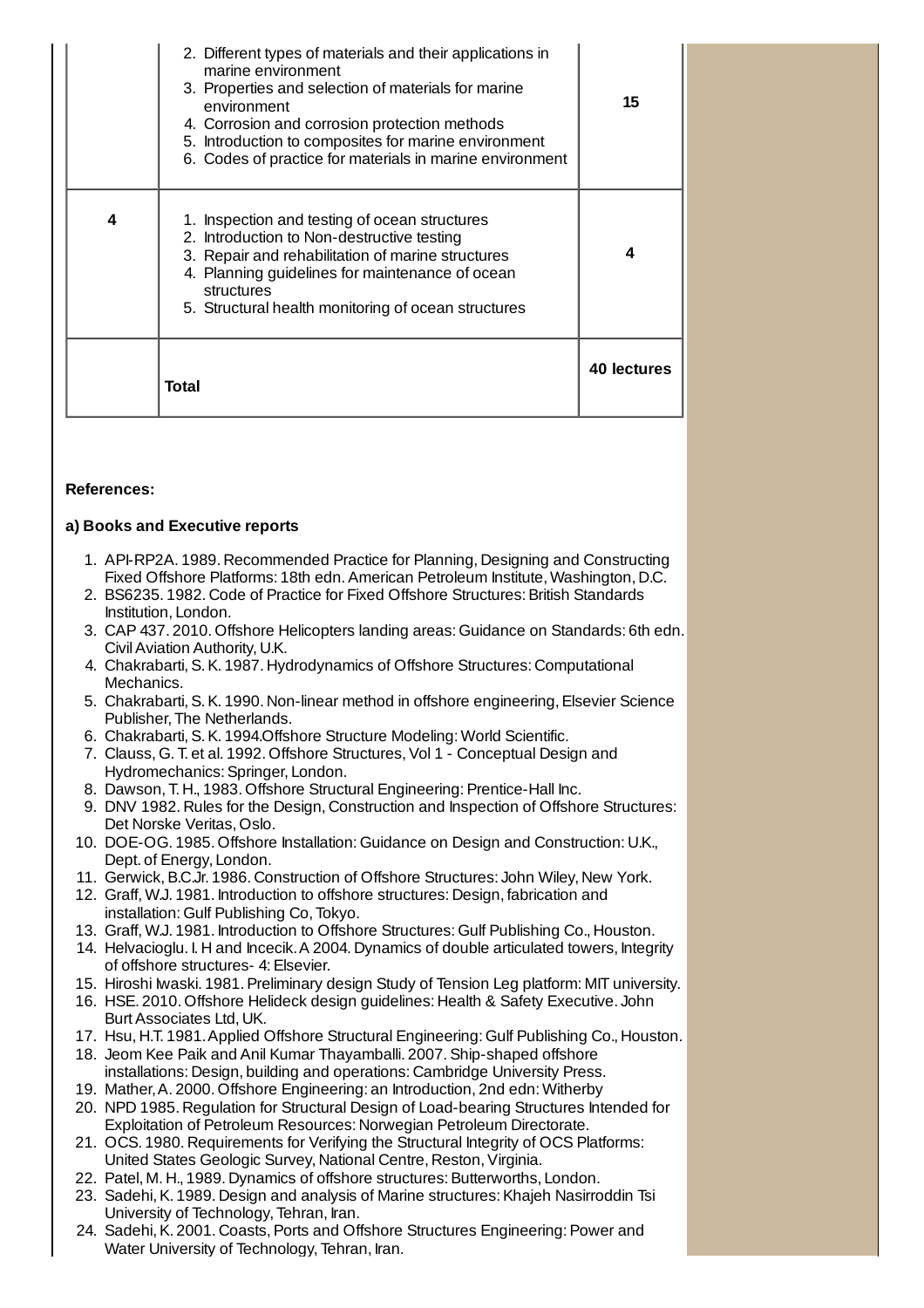- 25. Sarpkaya, T. and Isaacson, M. 1981. Mechanics of Wave Forces on Offshore Structures: Van Nostrand Reinhold.
- 26. Srinivasan Chandrasekaran and Subrata Kumar Bhattacharyya (2012).Analysis and Design of Offshore Structures with illustrated examples. Human Resource Development Center for Offshore and Plant Engineering (HOPE Center), Changwon National University Press, Republic of Korea ISBN: 978-89-963915-5-5.

# **b) Research papers**

- 1. Ahsan Kareem. 1985. Wind induced response analysis of Tension Leg Platforms. J. of Structural Eng. 111(1): 37-55.
- 2. Anagnostopoulos, S.A. 1982. Dynamic Response of Offshore Structures to Extreme Waves including Fluid - Structure Interaction.Engr.Structures, 4: 179-185.
- 3. Anil K. Chopra. 2003. Dynamics of structures: Theory and applications to earthquake Engineering: Pearson Education, Singapore
- 4. Bar Avi.P 1999. Nonlinear Dynamic Response of a Tension Leg Platform, J. of Offshore Mechanics and Arctic Eng, 121: 219-226.
- 5. Bea, R.G.Xu, T.,Stear, J. and Ramas, R. 1999. Wave Forces on Decks of Offshore Platforms. J. Waterway, Port, Coastal and Ocean Engineering, 125(3):136-144.
- 6. Bearman, P. W., Graham, J. M.R. and Mackwood, P. 1987. Experiments on the Christchurch bay compliant cylinder in the de-voorst wave tank: Report on SERC/MTD Project FLE04, Dept. Aeronautics, Imperial College, London.
- 7. Bhattacharyya. S. K., Sreekumar. S and Idichandy. V. G. 2003. Coupled dynamics of Sea Star mini tension leg platform. Ocean Eng, 30: 709-737.
- 8. Boaghe, O.M., Billings, S.A., Stansby, P.K. 1998. Spectral Analysis for Non-Linear Wave Forces. J.Applied Ocean Research, 20: 199-212.
- 9. Booton. M., Joglekar. N and Deb. M 1987. The effect of tether damage on Tension Leg Platform Dynamics. J. of Offshore Mechanics and Arctic Eng, 109: 186-192.
- 10. Burrows, R., Tickell, R.G., Hames, D. and Najafian, G. 1992. Morison Wave Forces Coefficient for Application to Random Seas. J.Applied Ocean Research, 19: 183-199.
- 11. Chakrabarti,S.K. 1971. Nondeterministic Analysis of Offshore Structures, J. Engineering Mechanics,ASCE, 97.
- 12. Chandrasekaran,S and Jain,A.K. 2002. Dynamic behavior of Square and Triangular TLPs under Regular Wave Loads. Ocean Engineering, 29(3): 279-315.
- 13. Chandrasekaran.S and Jain.A.K. 2002b. Triangular configuration Tension leg platform behaviour under random sea wave loads, Ocean Eng. 29(13): 1895-1928.
- 14. Chandrasekaran,S., Jain,A.K., Chandak, N. R. 2004. Influence of Hydrodynamic Coefficients in the Response behavior of Triangular TLPs in Regular Waves. Ocean Engineering, 31: 2319-2342.
- 15. Chandrasekaran.S and Jain.A.K. 2004a.Aerodynamic behavior of offshore triangular Tension Leg Platforms, Proc. of ISOPE, Toulon, France, 564-569.
- 16. Chandrasekaran.S, Jain.A.K, Chandak. N. R. 2004b. Influence of hydrodynamic coefficients in the response behavior of triangular TLPs in regular waves, Ocean Eng. 31(320): 2319-2342.
- 17. Chandrasekaran.S, Jain,A.K. and Chandak. N.R. 2006a.Seismic analysis of offshore triangular tension leg platforms. International J. of Structural Stability and Dynamics. 6(1): 97-120.
- 18. Chandrasekaran,S., Chandak, N. R and Gupta Anupam 2006b.Stability analysis of TLP tethers. Ocean Eng. 33(3): 471-482.
- 19. Chandrasekaran.S, Jain.A.K, Chandak. N. R 2007a. Response behavior of triangular tension leg platforms under regular waves using Stokes nonlinear wave theory. J. of waterway, port, coastal and ocean Eng.,ASCE. 133(3): 230-237.
- 20. Chandrasekaran.S, Jain.A.K, Gupta.A and Srivastava.A 2007b. Response behavior of triangular tension leg platforms under impact loading, Ocean Eng.,34: 45-53.
- 21. Chandrasekaran.S,Abhishek Sharma and Shivam Srivastava 2007c. Offshore triangular TLP behavior using dynamic Morison equation. J. of Structural Eng. 34(4): 291-296.
- 22. Chandrasekaran.S, Gaurav 2008. Offshore triangular tension leg platform earthquake motion analysis under distinctly high sea waves. J. of Ships and Offshore Structures. 3(3): 173-184.
- 23. Chen.X, Ding .Y, Zhang. J, Liagre.P, Neidzwecki and Teigen.P 2006. Coupled dynamic analysis of a mini TLP: Comparison with measurements, Ocean Eng. 33: 93- 117.
- 24. Chuel-Hyun Kim, Chang-HO Lee and Ja-Sam Goo 2007.A dynamic response analysis of tension leg platforms including hydrodynamic interaction in regular waves. Ocean Eng. 34: 1680-1689.
- 25. Clauss, G.F.,Birk, L. 1996. Hydrodynamic Shape Optimization of Large Offshore Structures. J.Applied Ocean Research, 18:157-171.
- 26. Emil Simiu and Stefan D. Leigh 1984. Turbulent Wind and Tension Leg Platform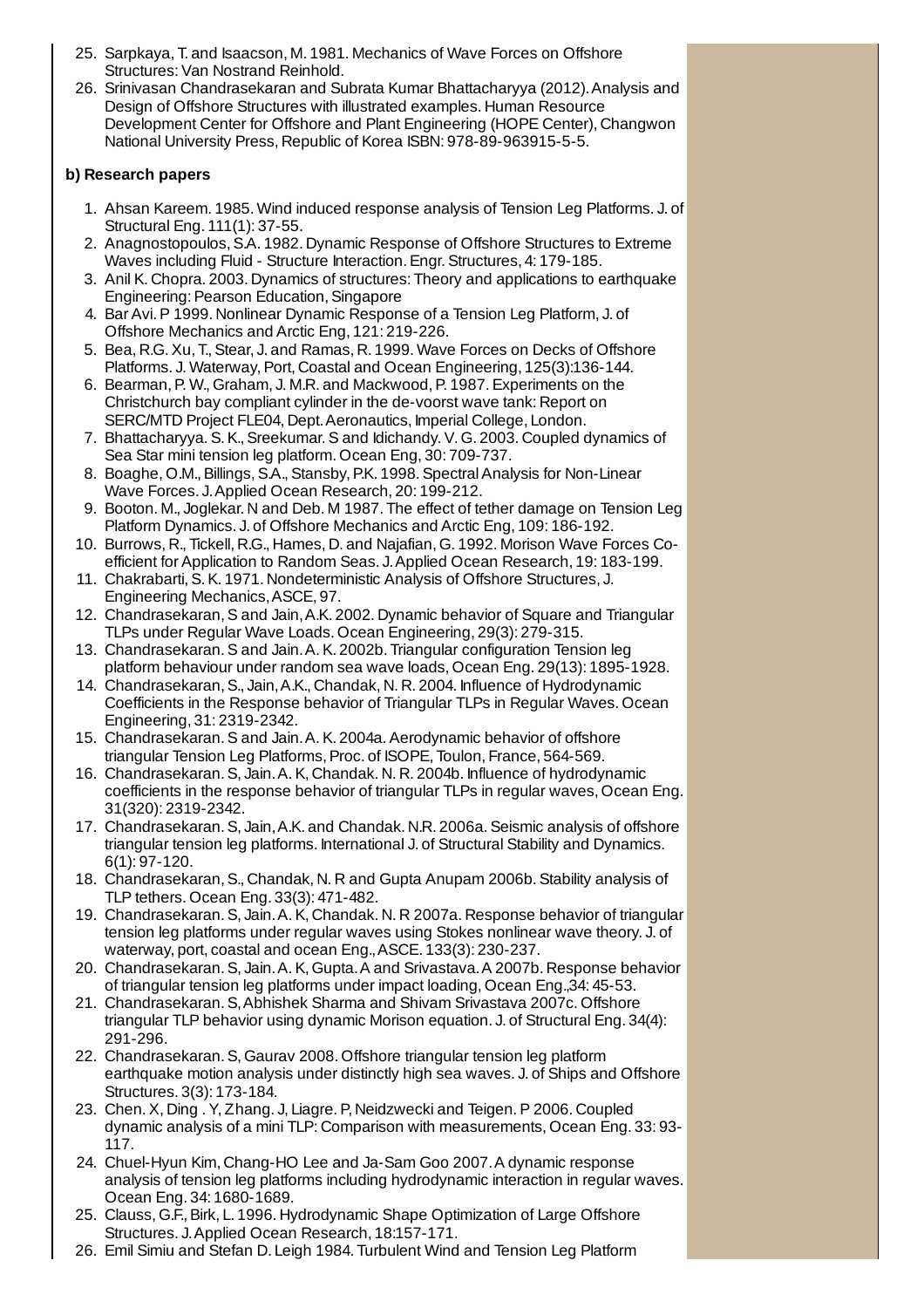Surge. J. of Structural Eng. 110(4): 785-802.

- 27. Ertas.A and Eskwaro-Osire.S 1991.Effect of Damping and Wave Parameters on Offshore Structure under Random Excitation. Nonlinear Dynamics, 2: 119-136.
- 28. Ertas. A, Lee. J-H 1989. Stochastic Response of Tension Leg Platform to Wave and Current Forces. J. of Energy Resources Technology,111: 221-230.
- 29. Han S. Choi and Jack Y.K. Lou 1991. Nonlinear behavior of an articulated offshore loading platform.Applied Ocean Research, 13(2): 63-74.
- 30. Haritos. N 1985. Modelling the response of Tension Leg Platforms to the effects of wind using simulated traces. Mathematics and computers in simulation. 27:231-240.
- 31. Hsien Hua Lee and Wang Pei-Wen 2000. Dynamic behavior of tension-leg platform with net cage system subjected to wave forces. Ocean Eng. 28: 179-200.
- 32. Inyeol Paik and Jose M. Roesset 1996. Use of Quadratic Transfer Functions to Predict Response of Tension Leg Platforms. J. of Eng. Mechanics. 122(9): 882-889.
- 33. Issacson, M., Det St. Q. 1982. Non-Linear Wave Effects on Fixed and Floating Bodies. J. Fluid Mechanics, 120: 267-281.
- 34. Jefferys.E. R. and Patel. M. H 1982. Dynamic Analysis Models of Tension Leg Platforms, J. of energy Resources Technology. 104: 217- 223.
- 35. Kareem,A. 1983. Nonlinear dynamic analysis of compliant offshore platforms subjected to fluctuating winds. J. of wind Eng. and Industrial aerodynamics. 14: 345- 356.
- 36. Kareem,A. and Datton, C. 1982. Dynamic effects of wind on TLP.Proc. of Offshore Technology Conference. No. 4229(1):749-757.
- 37. Kareem, A., Lu, P.C., Finnigan, T.D. and Liu, S.L.V. 1986. A wind tunnel investigation of aerodynamic loads on a typical TLP. Proc. of Offshore Technology Conference, No. 5173: 187-197.
- 38. Kareem.A and Zhao. J 1994.Analysis of Non-Gaussian Surge Response of Tension Leg Platforms Under Wind Loads, J. of Offshore Mechanics and Arctic Eng. 116: 13- 144.
- 39. Kobayashi. M,Shimada.K and Fujihira. T 1987.Study on Dynamic Responses of a TLP in Waves. J. of Offshore Mechanics and Arctic Eng. 109: 61-66.
- 40. Kurian.V. J., Gasim. M.A., Narayan.S.P and Kalaikumar.V 2008.Parametric Study of TLPs subjected to Random Waves. International Conference on Construction and Building Technology, 16-20 June, Kuala Lumpur, Malaysia. 19: 213-222.
- 41. Low.Y. M 2009. Frequency domain analysis of a tension leg platform with statistical linearization of the tendon restoring forces. Marine structures, 22: 480-503.
- 42. Mekha B.Basim,Philip Johnson. C, Roesset. M Jose. 1996. Implication of Tendon Modeling on Nonlinear Response of TLP. J. of Structural Eng. 122(2): 142-149.
- 43. Moe, G. and Verley, R.L.P. 1980. Hydrodynamic damping of offshore structures in wave and currents. Offshore Technology Conference, 12th Annual OTC, Houston, Texas, 37-44.
- 44. Morison, J.R., O'Brien, M.P., Johanson, J.W., and Shaaf, S.A. 1950. The Forces Exerted by Surface Waves on Pile. Transactions AMIE, 189: 149-154.
- 45. Nagamani.K and Ganapathy. C 2000. The dynamic response of a three leg articulate tower. Ocean Eng. 27: 1455-1471.
- 46. Nazrul Islam and Suhail Ahmad 2003. Nonlinear Seismic Response of Articulated Offshore Tower. Defence Science J. 53(1): 105-113.
- 47. Nordgren. R.P. 1987.Analysis of high frequency vibration of tension leg platforms. J. of offshore mechanics and arctic Eng. 109: 119-125.
- 48. Oriol .R.Rijken,John M.Niedzwecki. 1991.A knowledge Base approach to the design of Tension leg platform. Offshore technology center, 24-100.
- 49. S. Dunkerley. 1894. On the whirling and vibration of shafts.Phil. Trans. Royal Society-PartA, 185(1): 279-360.
- 50. Sadehi,K. 2007. Offshore and petroleum platforms for Cyprus oil/Gas fields. GAU J. Soc & Appl. Sci., 2(4), 1-16.
- 51. Spanos P. D and Agarwal V.K 1984. Response of a Simple Tension Leg Platform Model to Wave Forces Calculated at Displaced Position. J. of Energy Resources Technology. 106: 437-443.
- 52. Srinivasan Chandrasekaran, Bhaskar K., Lino Harilal and Brijit, R. 2010b. Dynamic response behavior of multi-legged articulated tower with and without TMD, Proc. International Conf. of Marine Tech. MARTEC-2010., 11-12 Dec, Dhaka, Bangladesh, p.131-136.
- 53. Srinivasan Chandrasekaran, Bhaskar, K. and Muhammed Hashim. 2010a. Experimental study on dynamic response behavior of multi-legged articulated tower. Proc. 29th International Conf. on Ocean, Offshore and Arctic Engg, OMAE 2010, 6- 11th June, Shanghai, China.
- 54. Srinivasan Chandrasekaran, R.Sundaravadivelu, R.Pannerselvam and S. Madhuri 2011. Experimental investigations of offshore triceratops under regular waves, Proc. 30th International Conf. on Ocean, Offshore and Arctic Engg, OMAE 2011, 19-24th June, Rotterdam, The Netherlands.